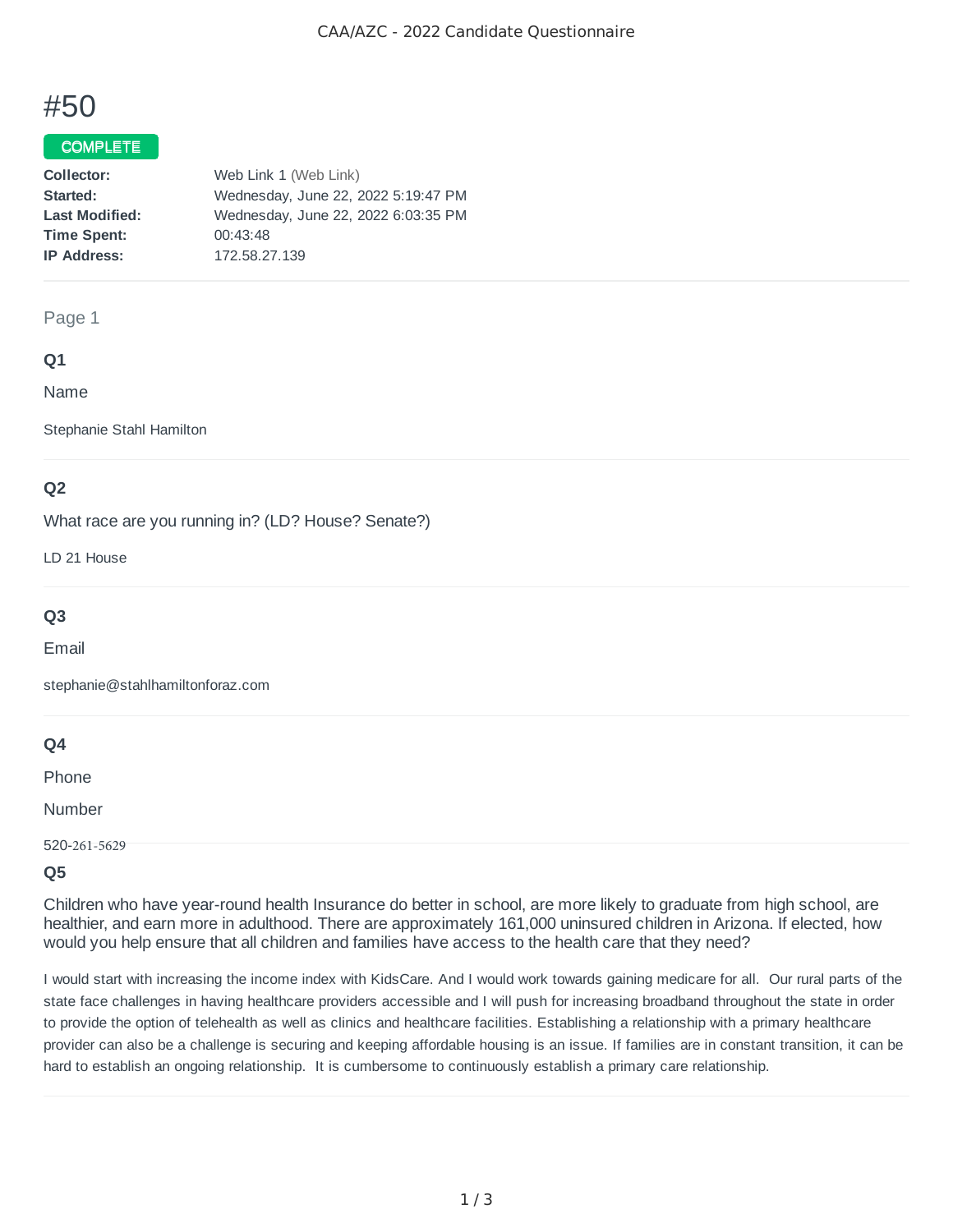## **Q6**

We know that a child's earliest years, birth to age 8, are the most important for the development of their brains. Highquality early childhood experiences can enhance that development. How can the state take a role in helping parents give their children the best start in life?

There are not enough high quality, affordable early childhood program available to Arizona's children. Our district public schools are woefully underfunded and understaffed. Many parents are not able to afford to send their children to preschool or place them in safe, quality daycare programs. On a very macro level the city of Tempe has been able to work with their schools to implement a comprehensive program for young children. I think we can learn a lot from their program and system and work towards implementing that at the state level. Not only is daycare and preschool important, but access to safe affordable housing is key as well. High wage jobs help families to have more income to provide those high quality early childhood experiences like music lessons, day camps in the summer, and sports teams. Being able to provide a wide variety of supplemental experiences goes a long way in helping develop the pathways in the brain that foster a sense of curiosity and a willingness to try new things. All of this so great for early childhood social, emotional, physical, and intellectual development.

# **Q7**

Many families in Arizona are struggling. Housing is becoming increasingly unaffordable, nearly one in four children live in poverty, and resources that used to be available to help families are no longer there. Research shows that when access to safety net resources are low, foster care populations are high. What is your plan to help children and families get the resources and services they need to keep them out of the child welfare system?

In the early 2000's the state swept the funds from Arizona's Housing Trust Fund and it has never brought the level of funding back to where it was, let alone discuss how that fund should grow in order to meet the housing demands in the 2020's. With costs skyrocketing and more and more families facing uncertain housing issues, now is the time to fund the Housing Trust Fund, remove the narrow set of requirements necessary to accessing those funds and work with our cities and towns to find creative ways to help ease the housing crisis. As mentioned earlier, when it comes to our children and families, affordable access to quality healthcare, education, and housing is the foundation for a strong start to a child's life. Enabling adults to move from low wage to high wage employment also increases the likelihood that families will have the resources they need to keep families intact and out of the child welfare system. Most of the social issues that require the state to intervene are the symptoms of poverty. JobPath and Career Pathways are two organizations that have helped parents move from low wage into high wage jobs by providing support on all levels in order for parents to complete a degree and training while also addressing issues of substance use disorder and housing insecurity. Again, we know that these supports create successful outcomes.

# **Q8**

Arizona has been among the bottom states in per pupil K-12 funding for the past decade which has resulted in severe challenges including teacher shortages, crowded classrooms, and insufficient student support services. How will you ensure that students in every neighborhood have access to quality, well-funded education in Arizona

Education funding in Arizona is a complicated patchwork of funding formulas that doesn't fully fund our public schools and as a result we do not have fully staffed schools either. Relying on tax credits, bonds and overrides, has set up an inequitable funding system for our state. ESAs and STOs further erode the tax dollars that rightfully belong in public schools. At one point, when Arizona established the equalization formula for school funding, we were on the right track but the moment that our schools rely on performance pay and tax credit donations as well as the bonds and overrides, rural schools and title one neighborhoods lose out on critical funding. If I were solely in charge, I would roll back the tax credit donations, cut ESAs and STOs, stop performance and high stakes testing pay, and grow the general budget in order to raise salaries, repair buildings, purchase textbooks and buses, and upgrade school technology. I would also encourage schools to establish a pay scale that would have annual increases based upon years of service and levels of education.